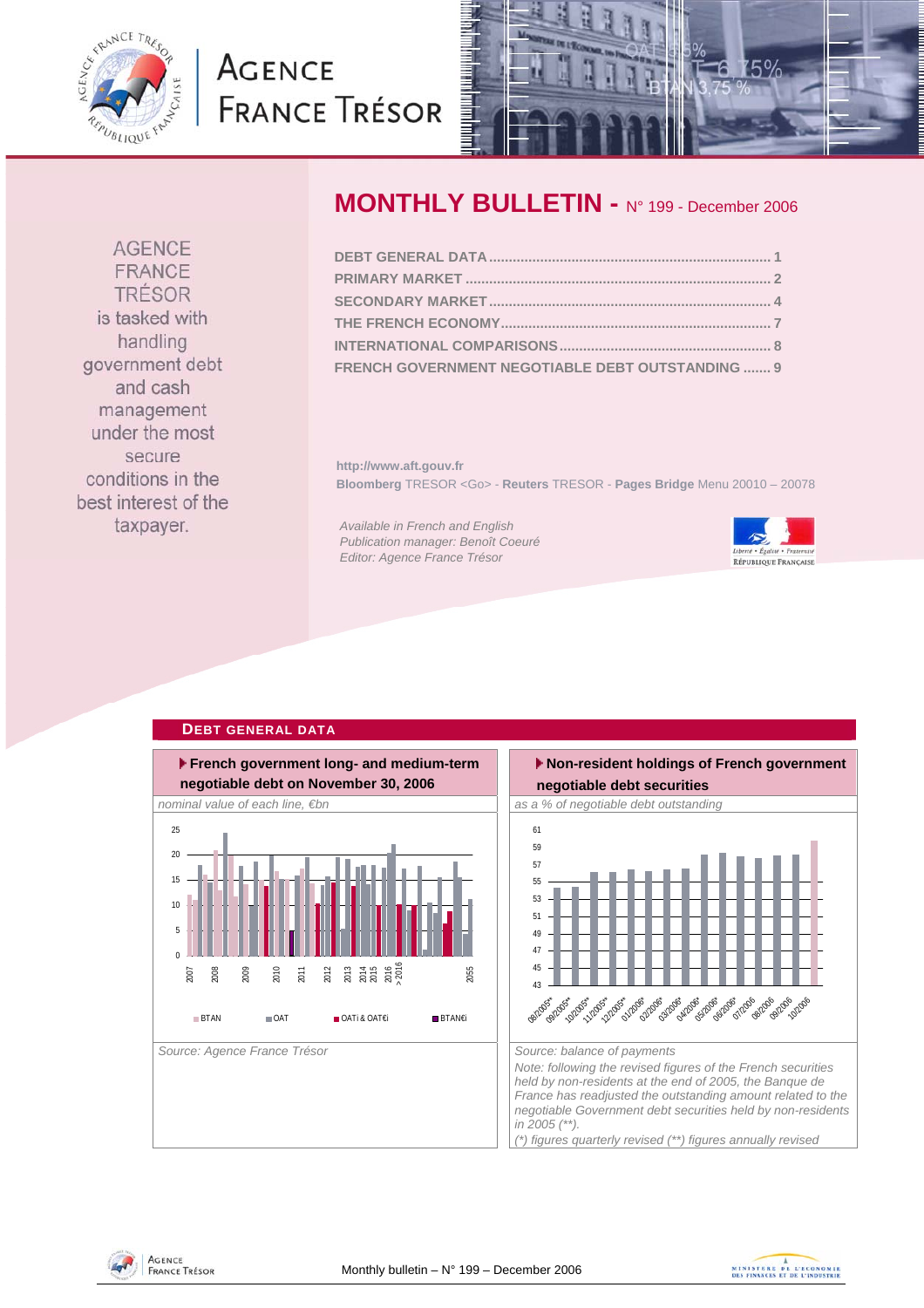### **PRIMARY MARKET**

<span id="page-1-0"></span>

00.00.0







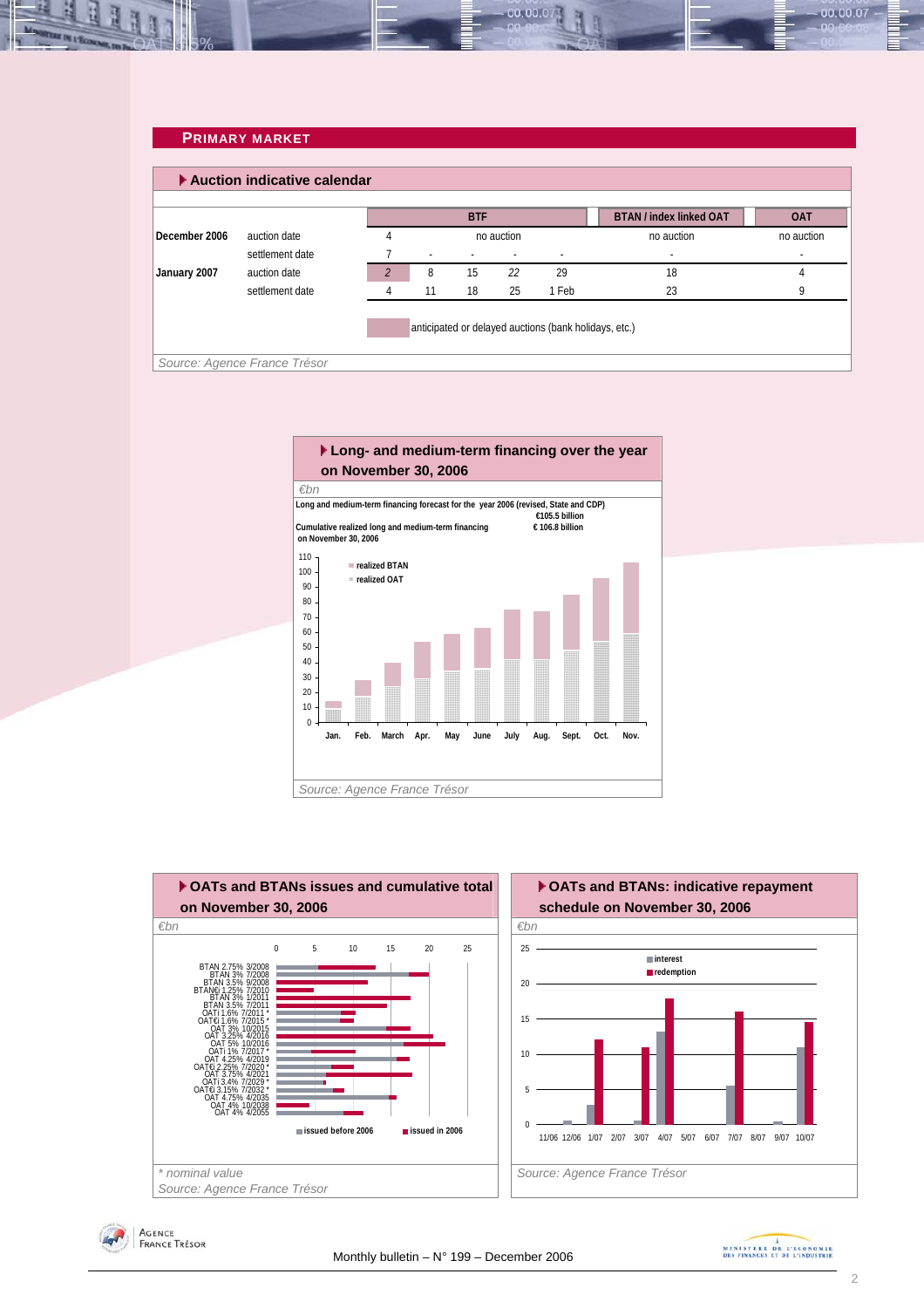#### **OAT and BTAN auctions – November 2006**

11

|                               | OAT 10 years             | BTAN 2 years                                         | <b>BTAN 5 years</b> | OATi 10 years | OAT€i 15 years |  |
|-------------------------------|--------------------------|------------------------------------------------------|---------------------|---------------|----------------|--|
|                               | 10/25/2016               | 9/12/2008                                            | 7/12/2011           | 7/25/2017     | 7/25/2020      |  |
|                               | 5.00%                    | 3.50%                                                | 3.50%               | 1.00%         | 2.25%          |  |
| <b>Auction date</b>           | 11/2/2006                | 11/16/2006                                           | 11/16/2006          | 11/16/2006    | 11/16/2006     |  |
| Settlement date               | 11/7/2006                | 11/21/2006                                           | 11/21/2006          | 11/21/2006    | 11/21/2006     |  |
| Amount announced              | $<$ 3,000 -------3,500 > | $<$ 4.500 -------5.000 ><br>$< 1,200$ -------1,700 > |                     |               |                |  |
| Bid amount                    | 7,260                    | 4,895                                                | 5,719               | 2,315         | 1,735          |  |
| Amount served                 | 3,040                    | 1,865                                                | 2,569               | 990           | 0<br>630       |  |
| of which: NCTs before auction | $\theta$                 | 0                                                    | 0                   | $\Omega$      | $\theta$       |  |
| NCTs after auction            |                          |                                                      | 652                 | 143           | 5              |  |
| <b>Total issued amount</b>    | 3,040                    | 1,865                                                | 3,221               | 1,133         | 635            |  |
| Bid-to-cover ratio            | 2.39                     | 2.62                                                 | 2.23                | 2.34          | 2.75           |  |
| Weighted average price        | 110.33%                  | 99.64%                                               | 99.15%              | 93.24%        | 108.04%        |  |
| Yield to maturity             | 3.74%                    | 3.70%                                                | 3.70%               | 1.70%         | 1.59%          |  |
| Indexation coefficient*       |                          | $\overline{\phantom{a}}$                             | ٠                   | 1.02122       | 1.06648        |  |
| ' as of the settlement date   |                          |                                                      |                     |               |                |  |

00.00.07

 **BTF auctions –November 2006**  *€m* **BTF BTF BTF BTF** Short term 1 month 3 month 6 month **BTF** 1 year **Auction date 11/6/2006 11/6/2006** Settlement date and the state of the state of the state of the 11/9/2006 11/9/2006 11/9/2006 11/9/2006 Maturity 2/8/2007 10/25/2007 **Total issued amount 2,006 1,521** Weighted average rate 3.692% 3.64% 3.692% 3.692% 3.692% 3.692% 3.692% 3.692% 3.692% 3.692% 3.692% 3.692% 3.692% **Auction date 11/13/2006 11/13/2006** Settlement date 11/16/2006 11/16/2006 11/16/2006 11/16/2006 Maturity 2/8/2007 4/26/2007 **Total issued amount 2,006 1,522** Weighted average rate 3.402% 3.512% 3.512% 3.612% **Auction date 11/20/2006 11/20/2006** Settlement date 11/23/2006 11/23/2006 11/23/2006 11/23/2006 11/23/2006 11/23/2006 11/23/2006 11/23/2006 11/23/2006 Maturity 2/22/2007 10/25/2007 **Total issued amount 2,006 1,508** Weighted average rate 3.662% **Auction date 11/27/2006 11/27/2006** Settlement date 11/30/2006 11/30/2006 11/30/2006 11/30/2006 11/30/2006 11/30/2006 11/30/2006 11/30/2006 11/30 Maturity 2/22/2007 11/22/2007 **Total issued amount 1,423 1,437** Weighted average rate 3.458% 3.682%

*Source: Agence France Trésor* 



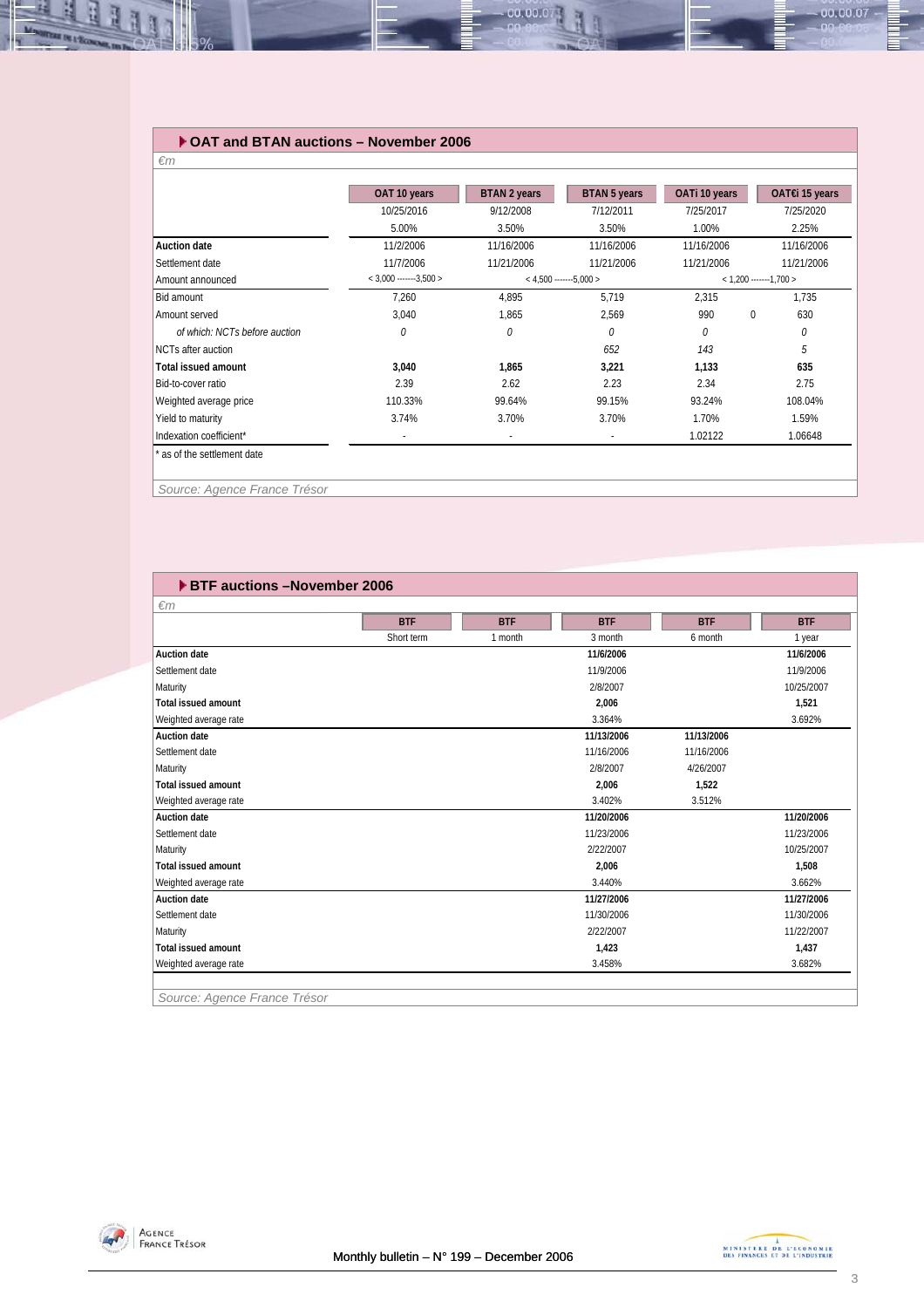<span id="page-3-0"></span>







*(1) difference between the yield of the OAT 4% April 2013 and the yield of the OATi 2.5% July 2013 (2) difference between the yield of the OAT 5% April 2012 and the yield of the OAT€i 3% July 2012 (3) difference between the yield of the OAT 5.5% April 2029 and the yield of the OATi 3.4% July 2029 (4) difference between the yield of the OAT 5.75% October 2032 and the yield of the OAT€i 3.15% July 2032* 

| $\varepsilon$ bn                        |         |          |          |          |         |          |         |          |
|-----------------------------------------|---------|----------|----------|----------|---------|----------|---------|----------|
|                                         | end     | end      | end      | end      | end     | end      | October | November |
|                                         | 2000    | 2001     | 2002     | 2003     | 2004    | 2005     | 2006    | 2006     |
| Negotiable government debt              |         |          |          |          |         |          |         |          |
| outstanding                             | 616     | 653      | 717      | 788      | 833     | 877      | 882     | 892      |
| <b>OAT</b>                              | 419     | 443      | 478      | 512      | 552     | 593      | 606     | 611      |
| <b>BTAN</b>                             | 154     | 158      | 151      | 167      | 184     | 189      | 197     | 202      |
| <b>BTF</b>                              | 43      | 52       | 88       | 109      | 97      | 95       | 78      | 79       |
| Swaps outstanding                       | III     | 37       | 61       | 61       | 61      | 52       | 54      | 48       |
| Average maturity of the negotiable debt |         |          |          |          |         |          |         |          |
| before swaps                            | 6 years | 6 years  | 5 years  | 5 years  | 6 years | 6 years  | 7 years | 7 years  |
|                                         | 64 days | 47 days  | 343 days | 297 days | 79 days | 267 days | 59 days | 31 days  |
| after swaps                             | III     | 5 years  | 5 years  | 5 years  | 6 years | 6 years  | 7 years | 7 years  |
|                                         | III     | 358 days | 266 days | 235 days | 33 days | 228 days | 29 days | 2 days   |



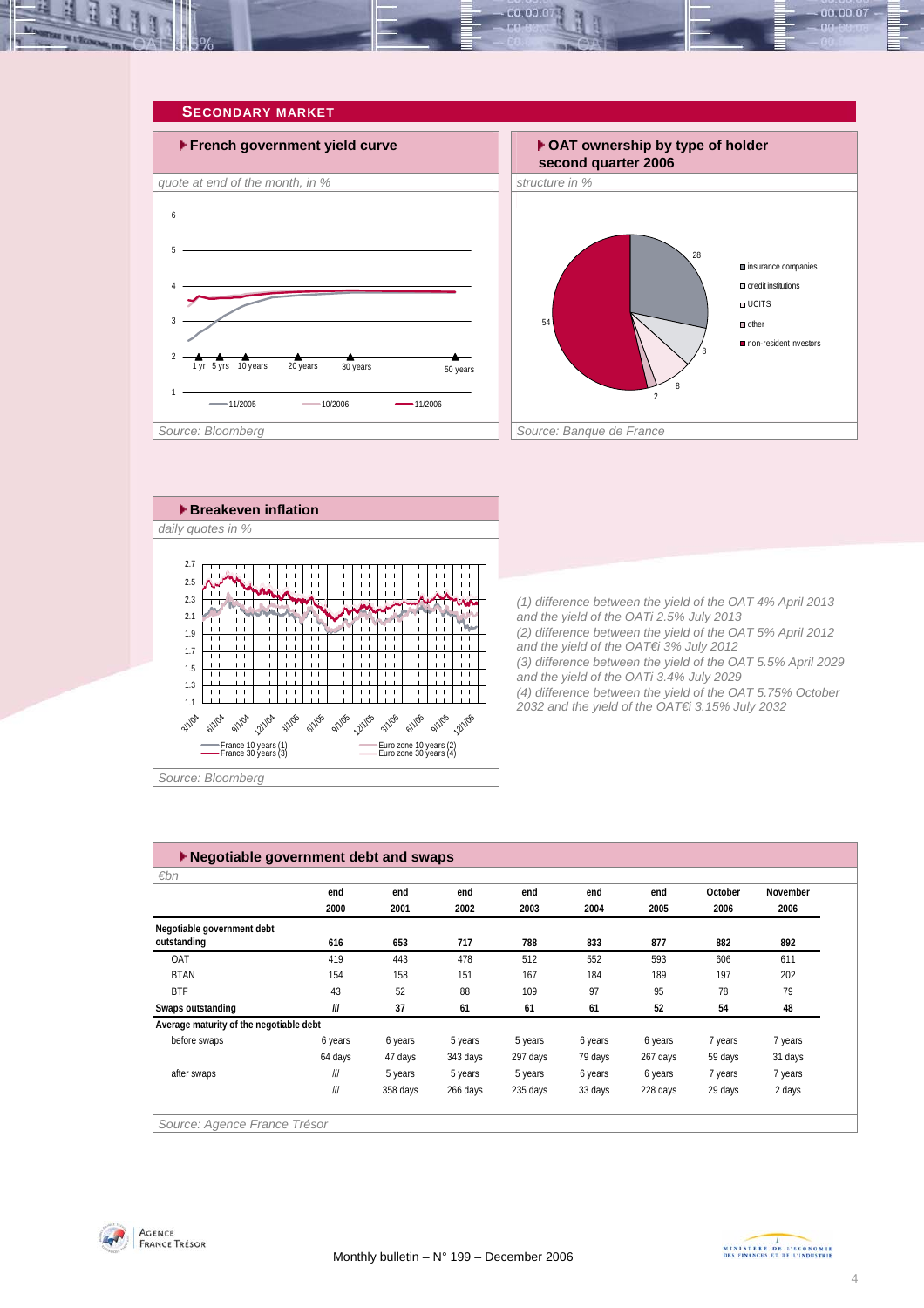



## **Focus**





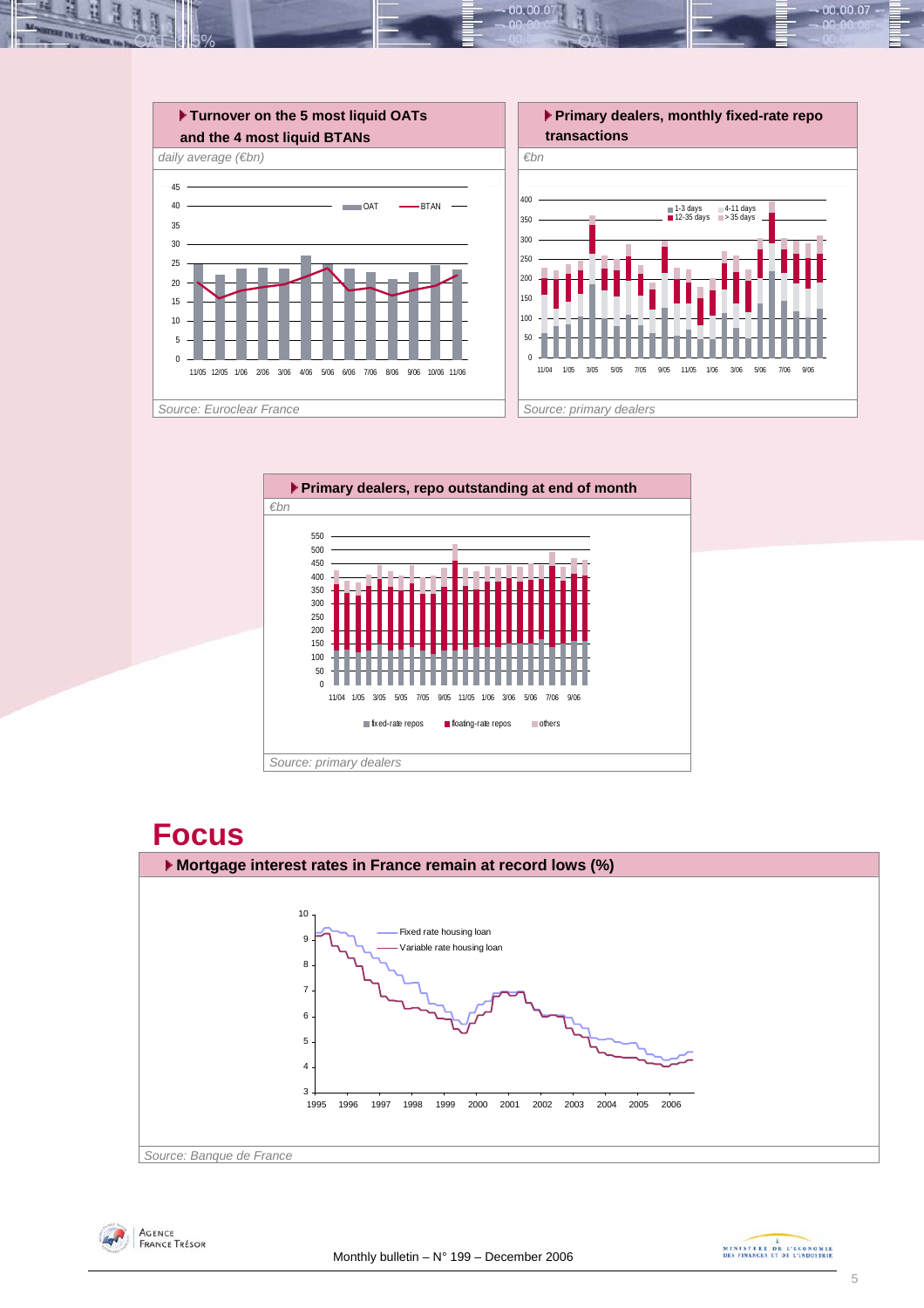## **French housing market – Set for a soft landing**

After a period of rapid price increase, when house prices rose135% since the trough in 1997, 15%Y/Y in 2004 and 2005 on average, house prices have started decelerating. FNAIM – a real estate agent that accounts for about 35% of sales in the housing market – estimates that prices increased by only 0.1% Q/Q or 4.5% Y/Y (vs. 17.5% Y/Y in Q3 04) in Q3 06.

Yet, the housing market appears to be holding up, as both sales turnover and mortgage credit growth continue to rise at levels in line with those observed over the past few years. Growth in sales turnover increased by about 3% in the year until October 2006, ( 3.8% in October 2005); mortgage credit rose 13% Y/Y in Q2 06, up from 12% Y/Y in Q2 05, and in Q2 06 the Q/Q growth rate reached 13.8% up from 13.7% in Q1.

Since 2004, cyclical and structural factors have supported the French housing market. The cyclical factors include low interest rates, supportive fiscal measures and government support to mortgage credits; most prominent structural factors are a low rate of housing ownership, demographic changes and increased flexibility in the mortgage credit market.

Mortgage rates have been low by historical standard and despite ECB hiking rates, mortgage rates remain low as the yield on the 10 yr rate remains around 4% to 4.10%. Other cyclical factors will be less supportive in the short to medium term. The fiscal measures, Loi Perissol, Loi Besson and Loi Robien I and II, have encouraged investors to buy property for renting out, but these schemes have become less and less generous so that it seems reasonable to believe that they will fade out in the short to medium term. As well, the support provided by the zero interest rate credit provided by the government for low income people, is likely to fade away as the take up reaches its maximum.

The main structural factors which have supported the housing market in France are likely to persist in the medium term. The low proportion of house ownership in France compared to other European countries implies a continuing appetite for housing purchase, especially as French households view home ownership as an insurance against reduced pensions. Demographics, with population and the number of households growing fast (the number of households is increasing faster than the population growth rate at 1.24% per annum on average) provides additional demand for housing. Likewise, the mortgage market has become more flexible, with the repayment period of mortgage loans lengthening from 10.5 years on average in 1991 to 19.7 in September 2006, the number of variable rate mortgages increasing (to about 30% of the existing stock of mortgages) , and monthly repayment more often higher than 30% of the mortgagor's income.

Overall, cyclical factors are becoming less supportive but demographics, low rate of ownership and scope for further mortgage market deregulation suggest that housing demand is likely to remain strong in the medium term.

> **Market analysis** Laurence Boone **Barclays Capital**

*NB: this Agence France Trésor forum offers economists an opportunity to express their personal opinion. Thus, the above article strictly reflects the author's view, and should not be construed as expressing the viewpoints of Agence France Trésor or the Ministry of the Economy, Finance and Industry.* 



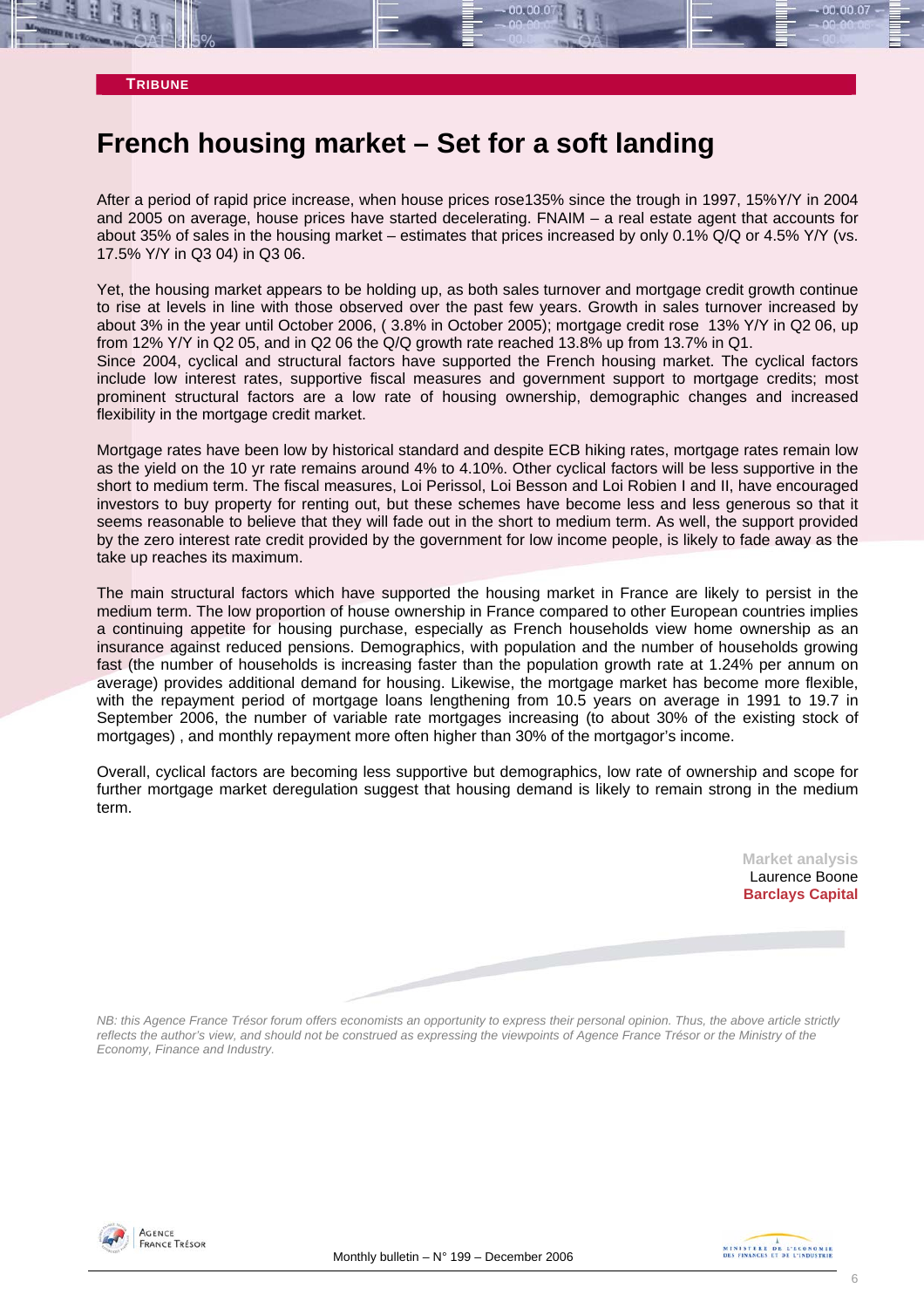<span id="page-6-0"></span>

### **THE FRENCH ECONOMY**

| $\blacktriangleright$ Macro-economic forecast |      |               | $\blacktriangleright$ Recent economic indicators |                                                          |              |
|-----------------------------------------------|------|---------------|--------------------------------------------------|----------------------------------------------------------|--------------|
| Real growth rate as a %                       |      |               |                                                  |                                                          |              |
|                                               | 2005 | 2006          | 2007                                             | Industrial output*, year-on-year                         | -(           |
| French GDP                                    | 1.2  | $< 2 - 2.5 >$ | $< 2 - 2.5 >$                                    | Household consumption*, year-on-year                     |              |
| Euro zone GDP                                 | 1.4  | 2.5           | 2.0                                              | Unemployment rate (ILO)<br>Consumer prices, year-on-year | 8            |
| Household consumption                         | 2.1  | 2.8           | 2.8                                              | all items                                                |              |
| <b>Business investment</b>                    | 3.6  | 3.6           | 3.6                                              | all items excluding tobacco                              |              |
| Exports                                       | 3.1  | 7.9           | 6.2                                              | Trade balance, fob-fob, sa                               | $-1.3$       |
| Imports                                       | 6.1  | 8.0           | 6.1                                              |                                                          | $-2.9$       |
|                                               |      |               |                                                  | Current account balance, sa                              | $-2.1$       |
| Consumer prices                               | 1.8  | 1.8           | 1.8                                              |                                                          | $-3.9$       |
| (year-on-year)                                |      |               |                                                  | 10-year constant maturity rate (TEC10)                   | 3.           |
|                                               |      |               |                                                  | 3-month interest rate (Euribor)                          | 3.6          |
|                                               |      |               |                                                  | FUR/USD                                                  | $\mathbf{1}$ |

| Recent economic indicators             |               |            |  |  |  |  |  |  |
|----------------------------------------|---------------|------------|--|--|--|--|--|--|
|                                        |               |            |  |  |  |  |  |  |
| Industrial output*, year-on-year       | $-0.7%$       | 9/2006     |  |  |  |  |  |  |
| Household consumption*, year-on-year   | 4.2%          | 10/2006    |  |  |  |  |  |  |
| Unemployment rate (ILO)                | 8.8%          | 10/2006    |  |  |  |  |  |  |
| Consumer prices, year-on-year          |               |            |  |  |  |  |  |  |
| all items                              | 1.1%          | 10/2006    |  |  |  |  |  |  |
| all items excluding tobacco            | 1.1%          | 10/2006    |  |  |  |  |  |  |
| Trade balance, fob-fob, sa             | $-1.3$ FUR bn | 9/2006     |  |  |  |  |  |  |
| m,                                     | -2.9 FUR bn   | 8/2006     |  |  |  |  |  |  |
| Current account balance, sa            | $-2.1$ FUR bn | 9/2006     |  |  |  |  |  |  |
|                                        | $-3.9$ FUR bn | 8/2006     |  |  |  |  |  |  |
| 10-year constant maturity rate (TEC10) | 3.75%         | 11/30/2006 |  |  |  |  |  |  |
| 3-month interest rate (Euribor)        | 3.636%        | 11/30/2006 |  |  |  |  |  |  |
| FUR/USD                                | 1.3200        | 11/30/2006 |  |  |  |  |  |  |
| FUR / JPY                              | 153.29        | 11/30/2006 |  |  |  |  |  |  |
|                                        |               |            |  |  |  |  |  |  |

*Source: Ministry of the Economy, Finance and Industry, Draft budget bill 2007* 

*\*manufactured goods –* 

*Source: Insee; Ministry of the Economy, Finance and Industry; Banque de France* 



| Euro exchange rate |                                                                    |        |        |         |
|--------------------|--------------------------------------------------------------------|--------|--------|---------|
| Daily quotes       |                                                                    |        |        |         |
| 1.40               |                                                                    |        |        | 155     |
| 1.35               |                                                                    |        |        | 150     |
| 1.30               |                                                                    |        |        | 145     |
| 1.25               |                                                                    |        |        | 140     |
| 1.20               |                                                                    |        |        | 135     |
| 1.15               |                                                                    |        |        | 130     |
| 1.10               |                                                                    |        |        | 125     |
| 1.05               | Euro / dollar (left-hand scale)<br>- Euro / yen (right-hand scale) |        |        | 120     |
| 1.00               |                                                                    |        |        | 115     |
| 12/1/05            | 3/1/06                                                             | 6/1/06 | 9/1/06 | 12/1/06 |

| Government budget monthly position                                  |          |          |          |                      |          |  |  |  |  |
|---------------------------------------------------------------------|----------|----------|----------|----------------------|----------|--|--|--|--|
| $\varepsilon$ bn                                                    |          |          |          |                      |          |  |  |  |  |
|                                                                     |          |          |          | end-of-October level |          |  |  |  |  |
|                                                                     | 2004     | 2005     | 2004     | 2005                 | 2006     |  |  |  |  |
| General budget                                                      |          |          |          |                      |          |  |  |  |  |
| balance                                                             | $-45.41$ | $-45.15$ | $-48.40$ | -48.96               | $-41.61$ |  |  |  |  |
| revenue                                                             | 242.99   | 249.11   | 197.16   | 199.89               | 182.54   |  |  |  |  |
| expenditure                                                         | 288.40   | 294.27   | 245.56   | 248.85               | 224.15   |  |  |  |  |
| Balance of special                                                  |          |          |          |                      |          |  |  |  |  |
| Treasury accounts                                                   | 1.53     | 1.68     | $-2.57$  | $-4.63$              | $-6.60$  |  |  |  |  |
| General budget                                                      |          |          |          |                      |          |  |  |  |  |
| outturn                                                             | $-43.88$ | $-43.47$ | $-50.97$ | $-53.59$             | $-48.21$ |  |  |  |  |
|                                                                     |          |          |          |                      |          |  |  |  |  |
|                                                                     |          |          |          |                      |          |  |  |  |  |
| Source: Ministry of the Economy, Finance and Industry               |          |          |          |                      |          |  |  |  |  |
| for more information:                                               |          |          |          |                      |          |  |  |  |  |
| http://www.minefi.gouv.fr/themes/finances_etat/budget/index<br>.htm |          |          |          |                      |          |  |  |  |  |



*Source: according to Maastricht Treaty, Insee and Ministry of the Economy, Finance and Industry* 

# Agence<br>France Trésor

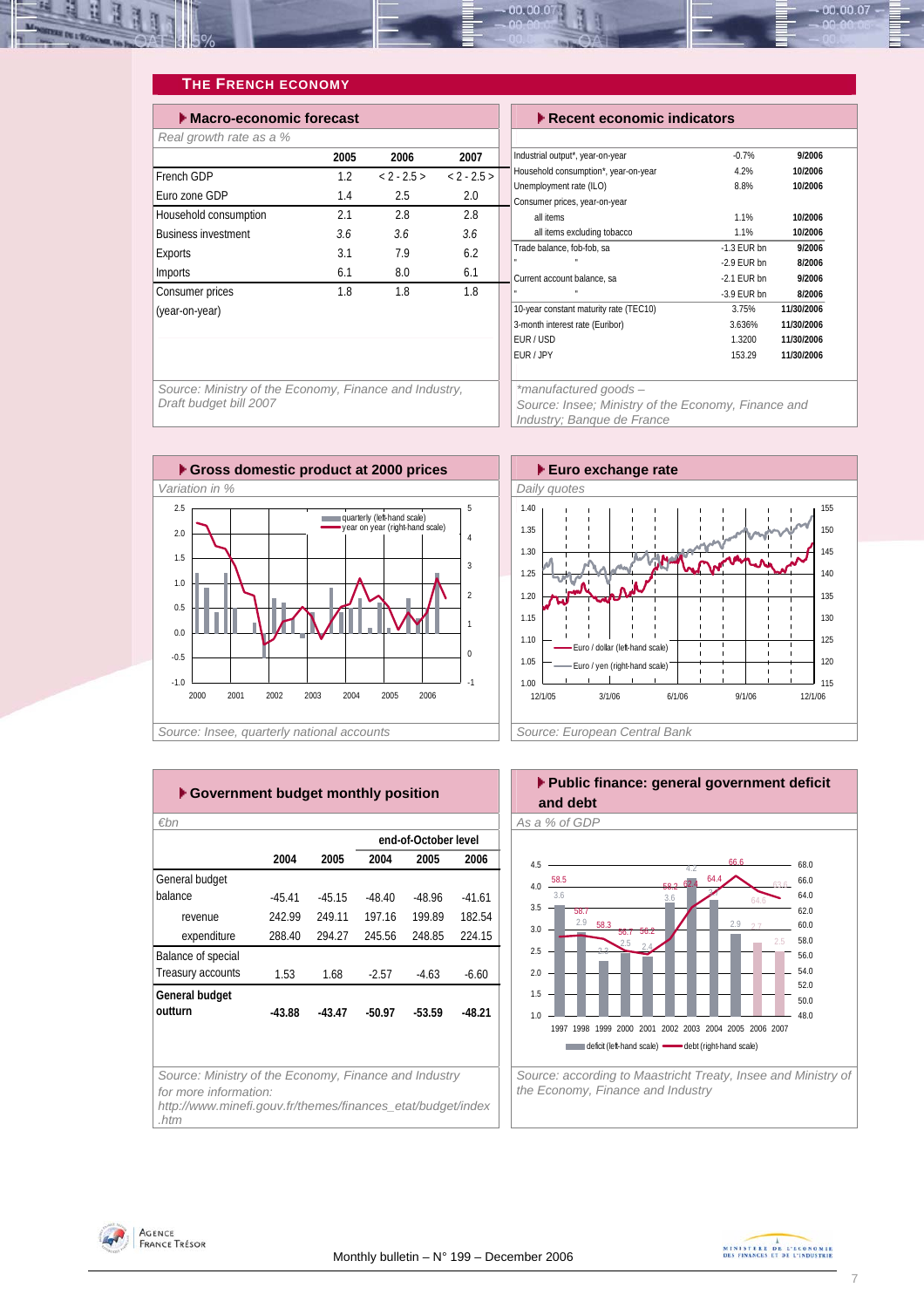<span id="page-7-0"></span>

|    | Timetable for the release of French economic indicators<br>December 2006 |    | January 2007                                            |
|----|--------------------------------------------------------------------------|----|---------------------------------------------------------|
| 7  | Central government budget: statement at end of October                   | 5  | Household confidence survey: December survey            |
| 7  | Gross foreign exchange reserves in November                              | 8  | Gross foreign exchange reserves in December             |
| 11 | Industrial output in October                                             | 10 | Central government budget: statement at end of November |
| 12 | Foreign trade in October                                                 | 10 | Industrial output in November                           |
| 13 | Consumer prices: index for November                                      | 10 | Foreign trade in November                               |
| 14 | Payroll employment: final results Q3-2006                                | 12 | Cost-of-construction: index Q3-2006                     |
| 14 | Wages: final results Q3-2006                                             | 12 | Consumer prices: index for December                     |
| 15 | Balance of payments in October                                           | 18 | Balance of payments in November                         |
| 22 | National quarterly accounts: first results Q3-2006                       | 23 | Household consumption of manufactured goods in December |
| 22 | Household consumption of manufactured goods in November                  | 25 | Industrial trends: monthly survey for January           |
| 22 | Industrial trends: monthly survey for December                           | 30 | Industrial trends: quaterly survey for January          |
| 22 | Industrial producer prices: November index                               | 30 | New building starts in December                         |
| 27 | New building starts in November                                          | 31 | Household confidence survey: January survey             |
| 29 | Net foreign exchange reserves in November                                | 31 | Industrial producer prices: December index              |
| 29 | Job seekers in November                                                  | 31 | Job seekers in December                                 |
|    |                                                                          | 31 | Net foreign exchange reserves in December               |
|    |                                                                          |    |                                                         |

 $00.00.0$ 

*Index for November: December 15 Index for December: January 17* 







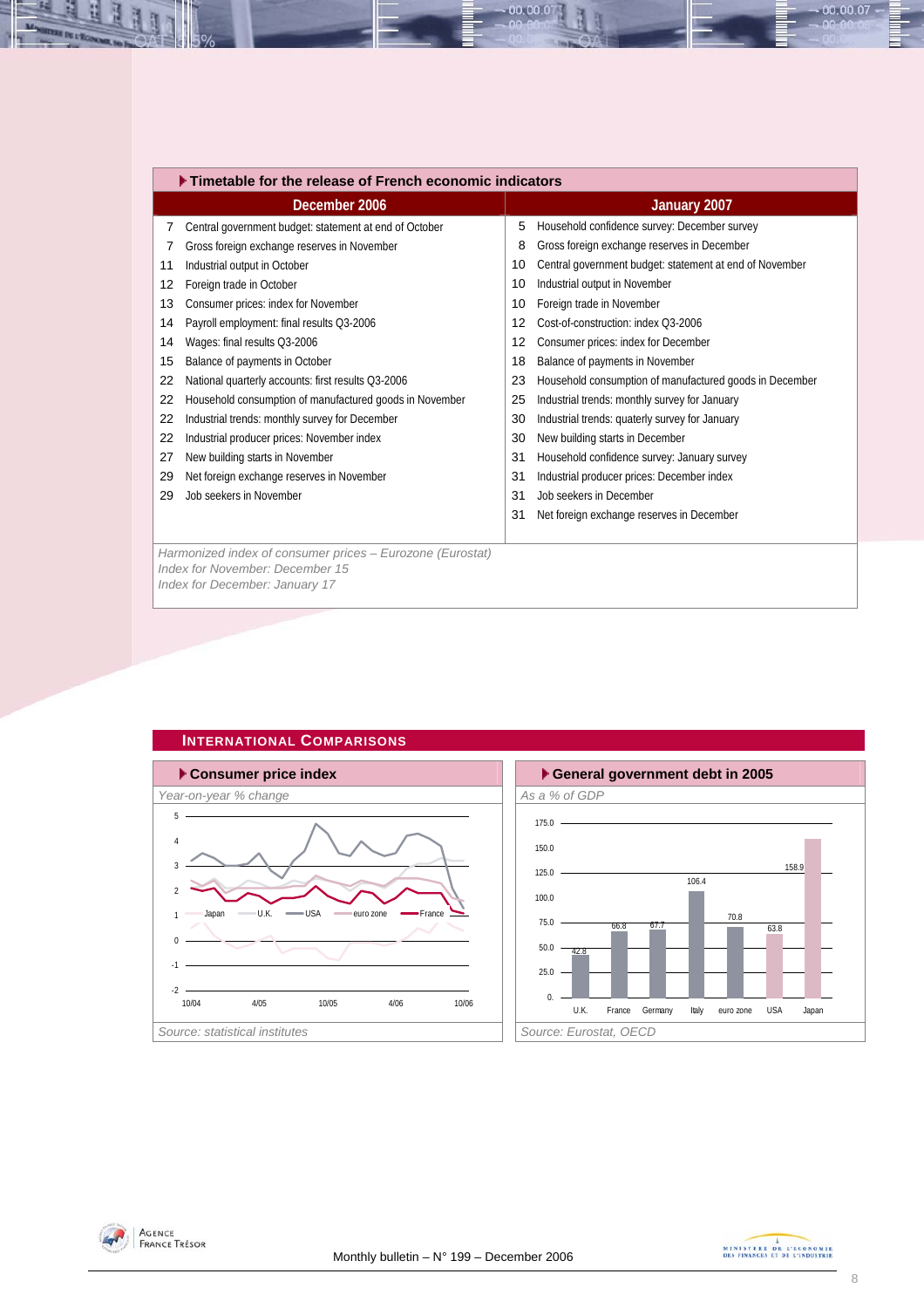#### **FRENCH GOVERNMENT NEGOTIABLE DEBT OUTSTANDING -** *DETTE NEGOCIABLE DE L'ETAT*

 $00.00.07$ 

 **OAT au 30 novembre 2006** */ fungible Treasury bonds at November 30, 2006*

| En euros                                                                                                                                                                                                           |                                                                                                                                                                                                                                                                                             |                                  | Coefficient                                 |                                                    |               | <b>CODE ISIN</b>                           | Libellé de l'emprunt /                                   |                                                  | Coefficient<br>d'indexation / | Valeur nominale/      | démembré             |
|--------------------------------------------------------------------------------------------------------------------------------------------------------------------------------------------------------------------|---------------------------------------------------------------------------------------------------------------------------------------------------------------------------------------------------------------------------------------------------------------------------------------------|----------------------------------|---------------------------------------------|----------------------------------------------------|---------------|--------------------------------------------|----------------------------------------------------------|--------------------------------------------------|-------------------------------|-----------------------|----------------------|
| <b>CODE ISIN</b><br><b>Euroclear France</b>                                                                                                                                                                        | Libellé de l'emprunt /<br><b>Bond</b>                                                                                                                                                                                                                                                       | <b>Encours / Outstanding</b>     | d'indexation /<br>indexation<br>coefficient | Valeur nominale/ démembré<br>face value / stripped |               | Euroclear France                           | <b>Bond</b>                                              | <b>Encours / Outstanding</b>                     | indexation<br>coefficient     | face value            | /stripped            |
|                                                                                                                                                                                                                    |                                                                                                                                                                                                                                                                                             |                                  |                                             |                                                    |               |                                            | Échéance 2015                                            | 45 952 233 453                                   |                               |                       |                      |
|                                                                                                                                                                                                                    | Échéance 2007                                                                                                                                                                                                                                                                               | 32 535 826 604                   |                                             |                                                    |               | FR0010163543                               | OAT 3,5% 25 avril 2015                                   | 18 055 313 893                                   |                               |                       | 43 750 000           |
| FR0000570574                                                                                                                                                                                                       | OAT 5,5% 25 avril 2007                                                                                                                                                                                                                                                                      | 17 898 775 424                   |                                             |                                                    |               | 648 980 000 FR0010135525 I                 | OAT€i 1,6% 25 juillet 2015                               | 10 446 919 560 (1)                               | 1,04511                       | 9 996 000 000         |                      |
| FR0000570590                                                                                                                                                                                                       | OAT 5.5% 25 octobre 2007                                                                                                                                                                                                                                                                    | 14 637 051 180                   |                                             |                                                    | 347 880 000   | FR0010216481                               | OAT 3% 25 octobre 2015                                   | 17 450 000 000                                   |                               |                       | 94 460 000           |
|                                                                                                                                                                                                                    | Échéance 2008                                                                                                                                                                                                                                                                               | 42 188 093 494                   |                                             |                                                    |               | FR0010288357                               | Échéance 2016<br>OAT 3,25% 25 avril 2016                 | 42 483 000 000<br>20 461 000 000                 |                               |                       | 35 700 000           |
| FR0000570632                                                                                                                                                                                                       | OAT 5.25% 25 avril 2008                                                                                                                                                                                                                                                                     | 24 403 932 367                   |                                             |                                                    | 923 910 000   | FR0000187361                               | OAT 5% 25 octobre 2016                                   | 22 022 000 000                                   |                               |                       | 1 2 7 9 9 8 0 0 0 0  |
| FR0000570665                                                                                                                                                                                                       | OAT 8,5% 25 octobre 2008                                                                                                                                                                                                                                                                    | 17 784 161 127                   |                                             |                                                    | 4 431 450 000 |                                            | Échéance 2017                                            | 10 412 365 560                                   |                               |                       |                      |
|                                                                                                                                                                                                                    | Échéance 2009                                                                                                                                                                                                                                                                               | 63 980 526 020                   |                                             |                                                    |               | FR0010235176 I                             | OATi 1% 25 juillet 2017                                  | 10 412 365 560                                   | 1,02052                       | 10 203 000 000        |                      |
| FR0000570673V                                                                                                                                                                                                      | OAT TEC10 25 janvier 2009                                                                                                                                                                                                                                                                   | 9 853 044 498                    |                                             |                                                    |               |                                            | Échéance 2019                                            | 26 201 285 359                                   |                               |                       |                      |
| FR0000571432                                                                                                                                                                                                       | OAT 4% 25 avril 2009                                                                                                                                                                                                                                                                        | 18 640 258 371                   |                                             |                                                    | 1 683 780 000 | FR0000189151                               | OAT 4,25% 25 avril 2019                                  | 17 344 000 000                                   |                               |                       | 160 990 000          |
| FR0000571424 I                                                                                                                                                                                                     | OATi 3% 25 juillet 2009                                                                                                                                                                                                                                                                     | 15 643 086 113 (1)               | 1,13262                                     | 13 811 416 109                                     |               | FR0000570921                               | OAT 8,5% 25 octobre 2019                                 | 8 8 4 4 3 9 2 8 9 3                              |                               |                       | 4 124 930 000        |
| FR0000186199                                                                                                                                                                                                       | OAT 4% 25 octobre 2009                                                                                                                                                                                                                                                                      | 19 844 137 038                   |                                             |                                                    | 602 450 000   | FR0000570954 C                             | ETAT 9,82% 31 décembre 2019<br>Échéance 2020             | 12 892 466<br>(2)<br>10 668 599 620              |                               | 6 692 154             |                      |
|                                                                                                                                                                                                                    | Échéance 2010                                                                                                                                                                                                                                                                               | 31 162 742 970                   |                                             |                                                    |               | FR0010050559 I                             | OAT€i 2,25% 25 juillet 2020                              | 10 668 599 620 (1)                               | 1,06654                       | 10 003 000 000        |                      |
| FR0000186603                                                                                                                                                                                                       | OAT 5,5% 25 avril 2010                                                                                                                                                                                                                                                                      | 15 311 719 352                   |                                             |                                                    | 551 570 000   |                                            | Échéance 2021                                            | 17 711 000 000                                   |                               |                       |                      |
|                                                                                                                                                                                                                    |                                                                                                                                                                                                                                                                                             |                                  |                                             |                                                    |               | FR0010192997                               | OAT 3,75% 25 avril 2021                                  | 17 711 000 000                                   |                               |                       | 719 540 000          |
| FR0000187023                                                                                                                                                                                                       | OAT 5,5% 25 octobre 2010<br>Échéance 2011                                                                                                                                                                                                                                                   | 15 851 023 618<br>44 529 403 742 |                                             |                                                    | 1867130000    |                                            | Échéance 2022                                            | 1 2 4 3 9 3 9 9 9 0                              |                               |                       |                      |
| FR0000570731                                                                                                                                                                                                       | OAT 6,5% 25 avril 2011                                                                                                                                                                                                                                                                      | 19 572 445 710                   |                                             |                                                    | 847 950 000   | FR0000571044                               | OAT 8,25% 25 avril 2022                                  | 1 243 939 990                                    |                               |                       | 920 150 000          |
| FR00100943751                                                                                                                                                                                                      |                                                                                                                                                                                                                                                                                             | 10 902 071 700 (1)               | 1,05794                                     | 10 305 000 000                                     |               |                                            | Échéance 2023                                            | 10 606 195 903                                   |                               |                       |                      |
|                                                                                                                                                                                                                    | OATi 1,6% 25 juillet 2011                                                                                                                                                                                                                                                                   |                                  |                                             |                                                    |               | FR0000571085                               | OAT 8,5% 25 avril 2023                                   | 10 606 195 903                                   |                               |                       | 7 178 590 000        |
| FR0000187874                                                                                                                                                                                                       | OAT 5% 25 octobre 2011                                                                                                                                                                                                                                                                      | 14 054 886 332                   |                                             |                                                    | 520 240 000   | FR0000571150                               | Échéance 2025<br>OAT 6% 25 octobre 2025                  | 8 5 1 1 9 2 8 1 1 8<br>8 5 1 1 9 2 8 1 1 8       |                               |                       | 3 248 550 000        |
|                                                                                                                                                                                                                    | Échéance 2012                                                                                                                                                                                                                                                                               | 56 668 058 123                   |                                             |                                                    |               |                                            | Échéance 2028                                            | 13 702 119                                       |                               |                       |                      |
| FR0000188328                                                                                                                                                                                                       | OAT 5% 25 avril 2012                                                                                                                                                                                                                                                                        | 15 654 110 580                   |                                             |                                                    | 1 343 550 000 | FR0000571226 C                             | OAT zéro coupon 28 mars 2028                             | 13 702 119<br>(3)                                |                               | 46 232 603            |                      |
| FR00001880131                                                                                                                                                                                                      | OAT€i 3% 25 juillet 2012                                                                                                                                                                                                                                                                    | 15 974 127 280 (1)               | 1,10212                                     | 14 494 000 000                                     |               |                                            | Échéance 2029                                            | 22 671 722 424                                   |                               |                       |                      |
| FR0000188690                                                                                                                                                                                                       | OAT 4.75% 25 octobre 2012                                                                                                                                                                                                                                                                   | 19 554 122 924                   |                                             |                                                    |               | 867 700 000 FR0000571218                   | OAT 5,5% 25 avril 2029                                   | 15 500 880 458                                   |                               |                       | 2857070000           |
| FR0000570780                                                                                                                                                                                                       | OAT 8.5% 26 décembre 2012                                                                                                                                                                                                                                                                   | 5 485 697 339                    |                                             |                                                    |               | FR0000186413 I                             | OATi 3.4% 25 juillet 2029                                | 7 170 841 966 (1)                                | 1.12782                       | 6 3 5 8 1 4 4 0 0 0   |                      |
|                                                                                                                                                                                                                    | Échéance 2013                                                                                                                                                                                                                                                                               | 51 719 792 188                   |                                             |                                                    |               |                                            | Échéance 2032                                            | 28 181 625 570                                   |                               |                       |                      |
| FR0000188989                                                                                                                                                                                                       | OAT 4% 25 avril 2013                                                                                                                                                                                                                                                                        | 19 137 183 879                   |                                             |                                                    |               | FR0000188799 I<br>140 900 000 FR0000187635 | OATEi 3,15% 25 juillet 2032<br>OAT 5,75% 25 octobre 2032 | 9 443 625 570 (1)<br>18 738 000 000              | 1,08063                       | 8 7 3 9 0 0 0 0 0 0 0 | 7 478 300 000        |
| FR00001889551                                                                                                                                                                                                      | OATi 2,5% 25 juillet 2013                                                                                                                                                                                                                                                                   | 14 985 850 630 (1)               | 1,07488                                     | 13 941 882 471                                     |               |                                            | Échéance 2035                                            | 15 614 000 000                                   |                               |                       |                      |
| FR0010011130                                                                                                                                                                                                       | OAT 4% 25 octobre 2013                                                                                                                                                                                                                                                                      | 17 596 757 679                   |                                             |                                                    | 113 800 000   | FR0010070060                               | OAT 4,75% 25 avril 2035                                  | 15 614 000 000                                   |                               |                       | 3 279 400 000        |
|                                                                                                                                                                                                                    |                                                                                                                                                                                                                                                                                             |                                  |                                             |                                                    |               |                                            | Échéance 2038                                            | 4 297 000 000                                    |                               |                       |                      |
|                                                                                                                                                                                                                    | Échéance 2014                                                                                                                                                                                                                                                                               | 32 145 724 224                   |                                             |                                                    |               | FR0010371401                               | OAT 4% 25 octobre 2038                                   | 4 297 000 000                                    |                               |                       | 121 900 000          |
| FR0010061242<br>FR0010112052                                                                                                                                                                                       | OAT 4% 25 avril 2014<br>OAT 4% 25 octobre 2014                                                                                                                                                                                                                                              | 18 039 752 234<br>14 105 971 990 |                                             |                                                    | 35 280 000    | 81 200 000 FR0010171975                    | Échéance 2055<br>OAT 4% 25 avril 2055                    | 11 283 000 000<br>11 283 000 000                 |                               |                       | 1 363 750 000        |
|                                                                                                                                                                                                                    |                                                                                                                                                                                                                                                                                             |                                  |                                             |                                                    |               |                                            |                                                          | <b>Total OAT / total fungible Treasury bonds</b> |                               |                       | 610 781 765 481      |
|                                                                                                                                                                                                                    | (1) Encours OAT indexées = valeur nominale x coefficient d'indexation / indexed bonds outstanding = face value x indexation coefficient                                                                                                                                                     |                                  |                                             |                                                    |               |                                            |                                                          |                                                  |                               |                       |                      |
|                                                                                                                                                                                                                    | (2) y compris intérêts capitalisés au 31/12/2005 / including coupons capitalized at 12/31/2005; non offerte à la souscription / not open to subscription<br>(3) valeur actualisée au 31/03/2006 / actualized value at 03/31/2006 ; non offerte à la souscription / not open to subscription |                                  |                                             |                                                    |               |                                            |                                                          | Encours démembré /stripped outstanding           |                               |                       | 47 914 830 000       |
| En % des lignes démembrables<br>As a % of strippable bonds<br>OATi: OAT indexée sur l'indice français des prix à la consommation (hors tabac) / OAT indexed on the French consumer price index (excluding tobacco) |                                                                                                                                                                                                                                                                                             |                                  |                                             |                                                    |               |                                            | 9.78%                                                    |                                                  |                               |                       |                      |
| consumer price (excluding tobacco)                                                                                                                                                                                 | OAT€i : OAT indexée sur l'indice des prix à la consommation harmonisé de la zone euro (hors tabac) / OAT indexed on the eurozone harmonized index of                                                                                                                                        |                                  |                                             |                                                    |               |                                            | Durée de vie moyenne                                     |                                                  |                               |                       | 9 ans et 215 jours   |
|                                                                                                                                                                                                                    | TEC 10 : taux de l'échéance constante à 10 ans / yield of 10-year constant maturity Treasury                                                                                                                                                                                                |                                  |                                             |                                                    |               |                                            | Average maturity                                         |                                                  |                               |                       | 9 years and 215 days |

00.00.07

 $00,00$ 



<span id="page-8-0"></span>